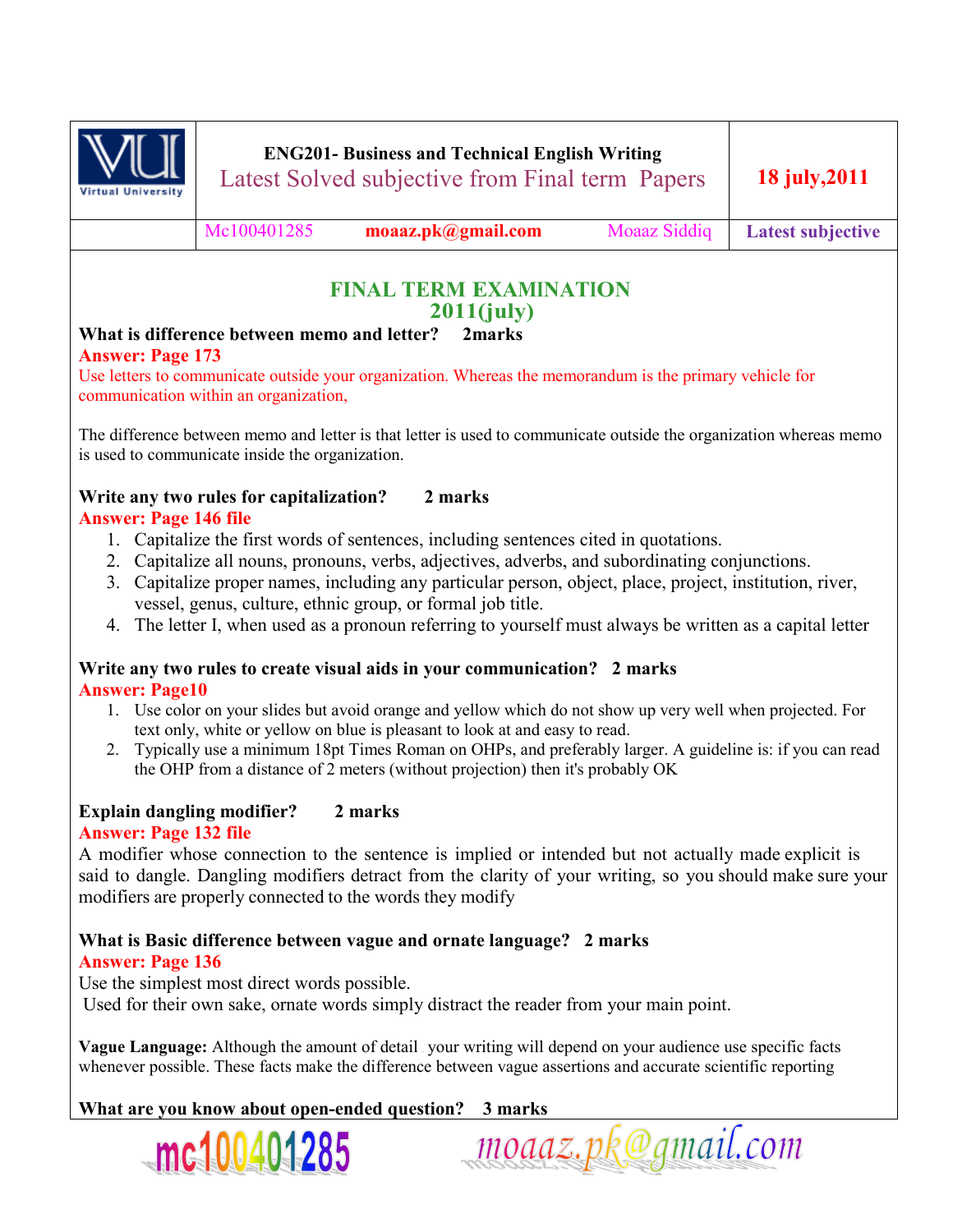#### **Repeated**

#### **How can we create a pie chart? 3 marks Answer: Page 118 file**

To create a pie chart, you draw a circle and draw lines that slice it into wedges. Each wedge occupies a portion of the circle's circumference proportional to the amount of the total pie that the wedge represents. Arrange the wedges in a way that helps your audience determine the rank order of the wedges and compare the relative sizes of particular wedges

#### **Define the proposal? 3 marks Answer: Page 61 file**

In a proposal, identify a specific problem and state how you will solve that problem. Most organizations rely on successful proposal writing for their continued existence. You will most likely spend a major part of your professional life writing proposals.

#### **Write your comments "biased language has bad impression on business writing 5 marks**

#### **What are the basic purposes of business message? 5 marks**

**Answer: Page 47** 

**Common purpose of Business**

Business messages have the following general purposes: Inform

Persuade

Collaborate

#### **How can you conducting interview on job? 5 marks Answer: Page 152**

#### **Conducting interviews on the job:**

The conversation bounces back and forth from interviewer to interviewee. Although the interviewer guides the conversation, the interviewee may also seek to accomplish a purpose, perhaps to:

- obtain or provide information,
- solve a problem
- to create goodwill
- persuade the other person to take action.

**What are the basic purposes of reference in resume? 5 marks** 

# **FINAL TERM EXAMINATION 2011(July)**

## **There are how many uses of a question mark?**

#### **Answer: (Page 140) file**

In 3 ways Question Marks can be used.

Use a question mark to end an interrogative sentence. Have past efforts to develop an AIDS vaccine been based on the wrong approach**?** 

moaaz.pk@gmail.com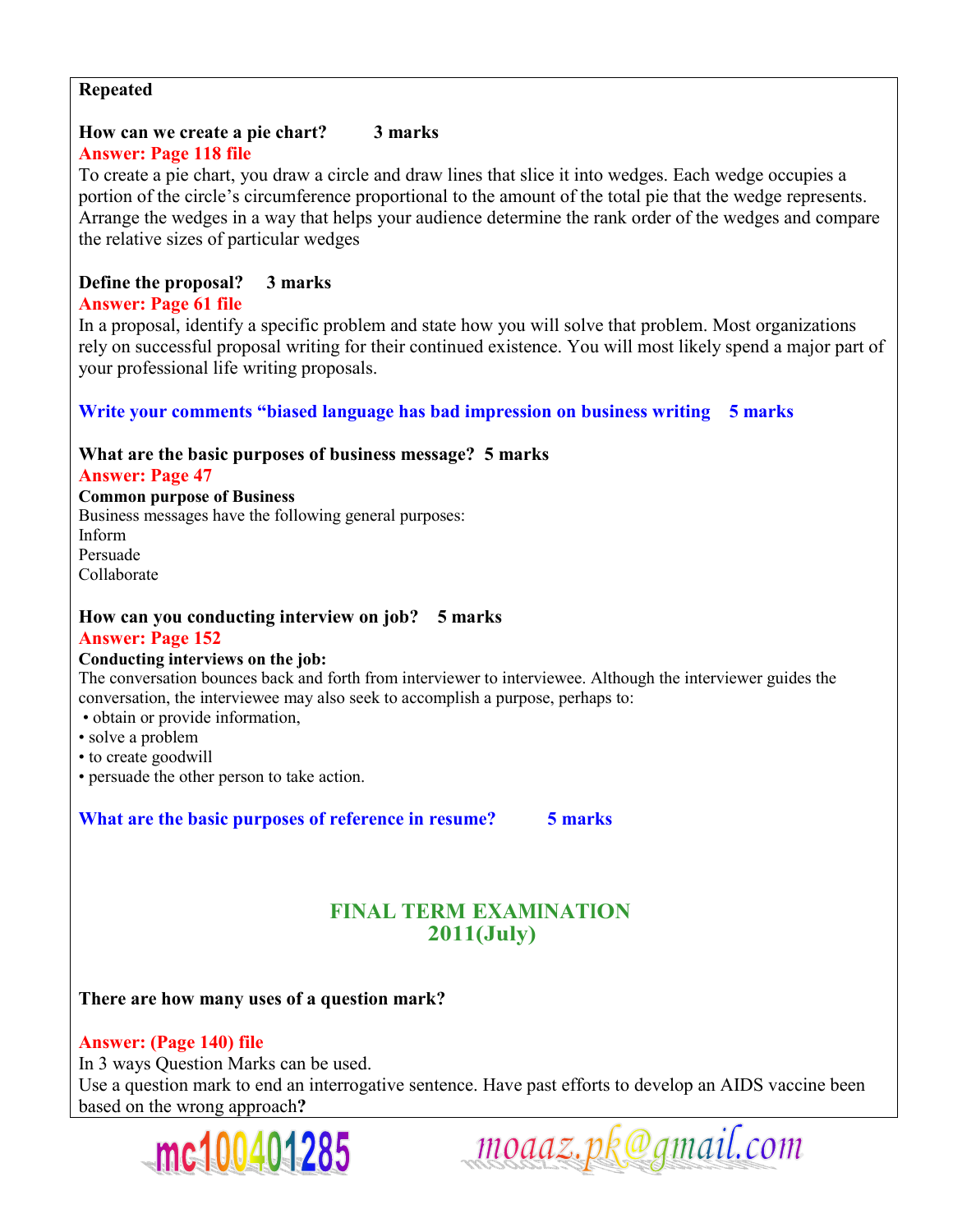Use a question mark to change a declarative or imperative sentence into a question. Their testing of the system was exhaustive**?** [declarative changed to interrogative] Start production on Friday**?** [imperative changed to interrogative]

When a directive or a command is phrased as a question, a question mark is optional.

## **Describe Types of oral communication.**

**Answer: (Page 172) file** 

Types of Oral communication

- Extempore
- Impromptu
- Memorization
- Reading
- Modes of deliver
- Delivery guidelines

## **How to develop formal speeches and presentations?**

## **Answer: (Page 163) file**

Developing a major speech or presentation is much like writing a formal report, with one important difference: you need to adjust your technique to an oral communication channel. This is both an opportunity and a challenge. The opportunity lies in the interaction that's possible between you and the audience.

## **Briefly describe correctness in written communication.**

## Answer: Page 41

The following things are at the core of concreteness.

- Grammar
- Punctuation
- Spelling

The term correctness applied to business messages, also means the following characteristics. Use the right level of language. Check accuracy of figures, facts and words. Maintain acceptable writing mechanics

**"Oral communication has less chances of misunderstanding as compared to written communication" please give your comment.** 

# **Briefly describe Tables in visual aids.**

# **Answer: Page 117**

The table is one of the most versatile and widely used visual aids. Tables are used so often because they can help writers achieve several common objectives. For example they are an excellent tool for groups of detailed facts in a concise and readable form.

# **FINAL TERM EXAMINATION 2011(July)**

Use of **1. Pictographs? Answer: Page 118**  You will find pictographs especially useful where you want to do one or both of the following: • Emphasize the



moaaz.pk@gmail.com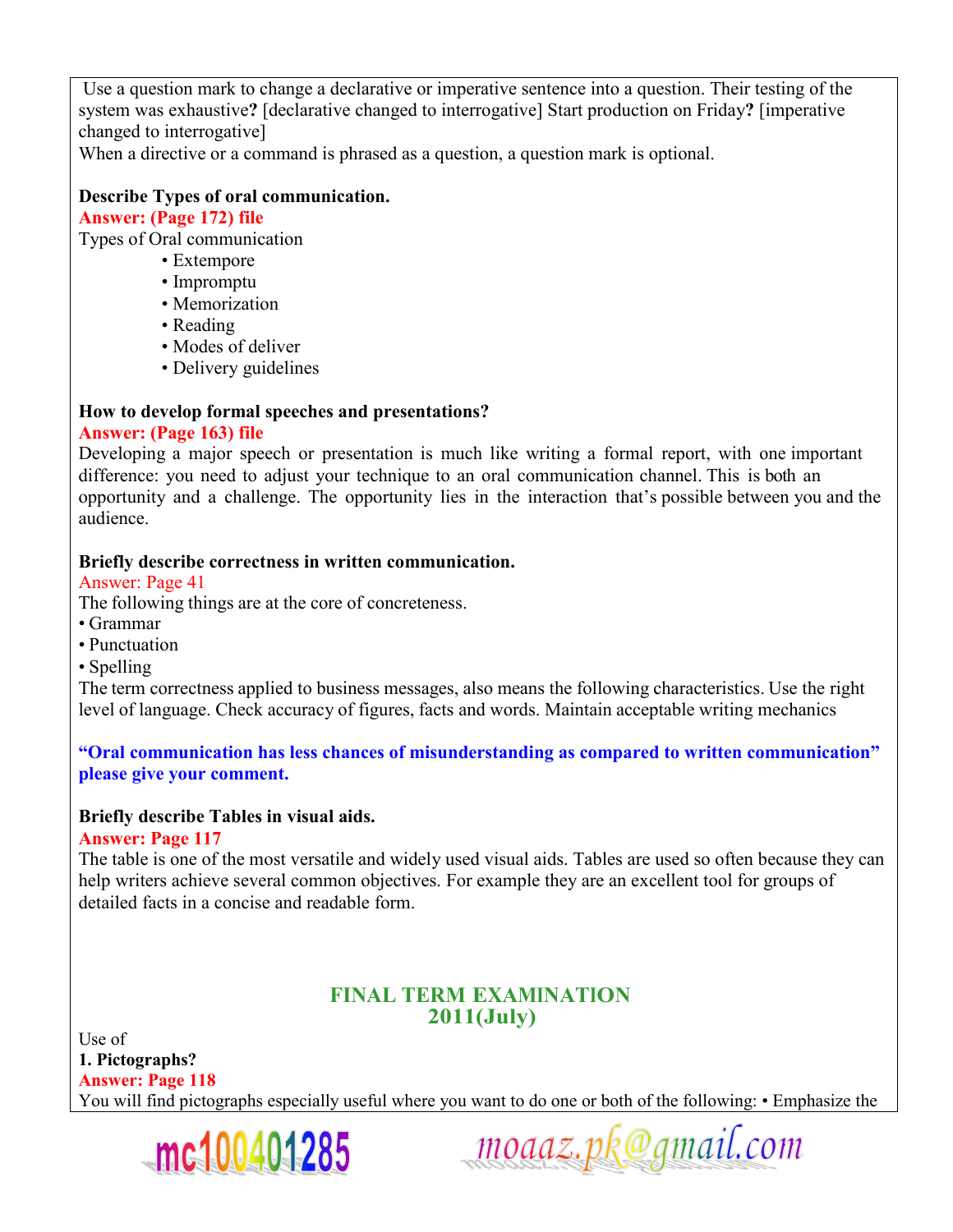practical consequences of the data represented. • Make your data visually interesting and memorable.

# **2. Enumeration?**

## **Answer: Page 148**

Use enumeration in reports and other documents to identify sequences of chapters, sections, page numbers, figures and tables, equations, footnotes, and appendixes. Lengthy reports may contain and enumerate all these items. Any technical or scientific document of more than one page, however, will at least enumerate its pages, as well as any other of these elements that are present.

## 3. Commas?

## **Answer: Page 138**

In HTnumbers with five or more digits, Anglo-American usage dictates that there should be commas before groups of three digits, counting from the right, except for a group of three digits at the beginning of the number. Example Customers reported a total of **212,413** hardware malfunctions. In **1994, 212** cases had been diagnosed.

## 4**. Line graph?**

## **Answer: Page 118**

A line graph shows how one quantity changes as a function changes in another quantity. You can use line graphs in many ways, including the following:

–*To show trends and cycles*: When you want to show a pattern of change over time, line graphs can be very helpful – especially when compared with a table.

–*To compare trends:* Line graphs are also very useful for showing readers how two or more trends compare with one another.

–*To show how two or more variables interact*: Line graphs are well-suited to display interactions between variables.

**5. Buffer? Answer: Page 74** 

## **6. What is a sentence fragment?**

## **Answer: Page 130**

**Sentence Fragments:** A sentence fragment is missing a subject, a HverbH, or both, but is punctuated as if it were a complete sentence.

# **7. What are the important points of instructions for any documents?**

## **Answer: Page 111**

Points to Remember When writing instructions, you should keep in mind three points: instructions shape attitudes, good visual design is essential, and testing is often indispensable. Each of these points is discussed briefly in the following paragraphs.

8. What the role of persuasive speaking?

## **Answer: Page 7 file**

Persuasive Speaking is used to influence what an audience thinks or does. Some of the goals of persuasive speaking include:

- to reinforce the attitudes, beliefs, and values an audience already holds
- to inoculate an audience against counter persuasion
- to change attitudes
- to motivate an audience to act

# **9. Writer's Block?**



moaaz.pk@gmail.com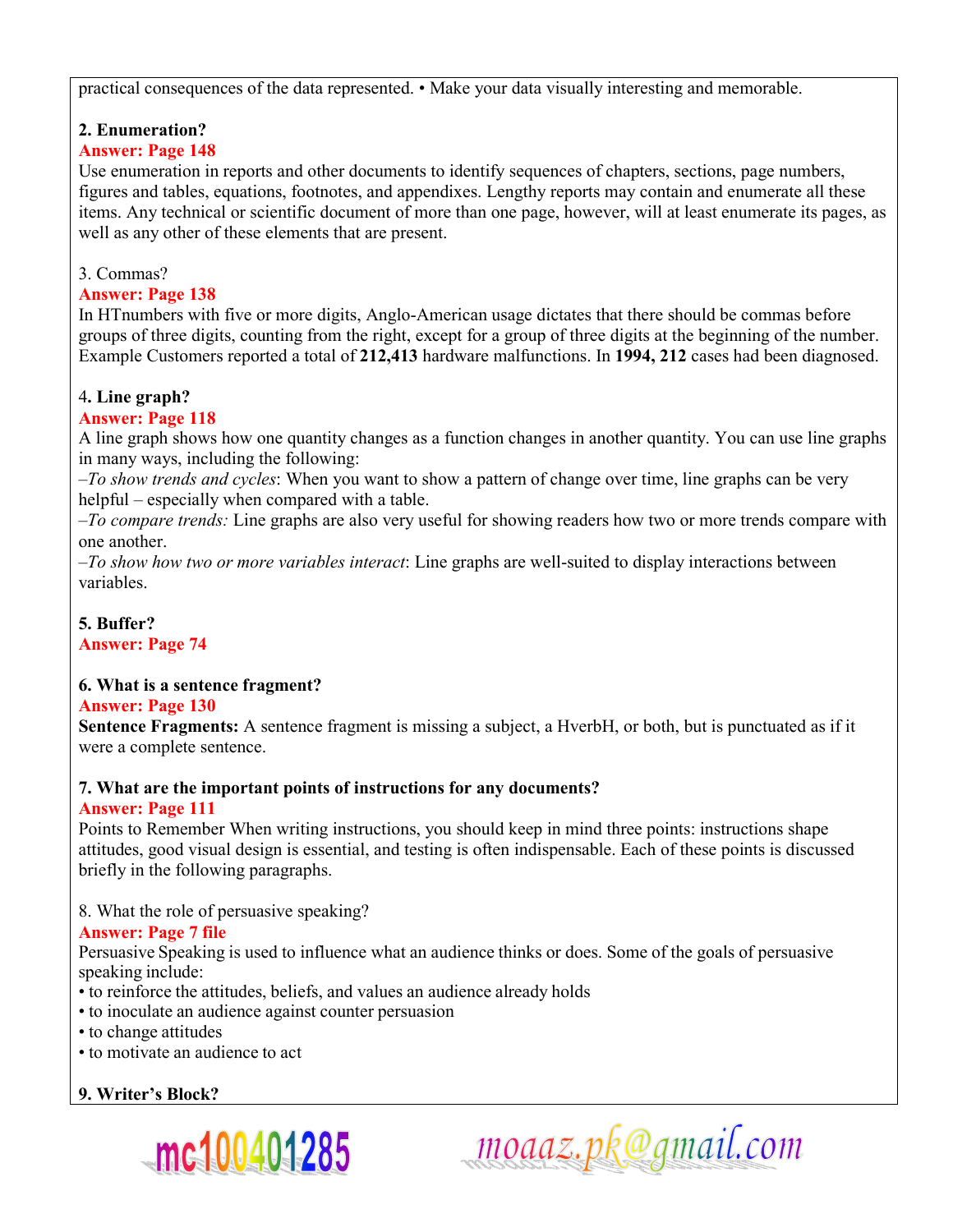#### **Answer: Page 124 file**

There are many sources of writer's block, some of them are

- 1. Lack of information
- 2. Lack of a well defined purpose
- 3. Poor knowledge of the audience
- 4. Lack of confidence.

#### **10. Open ended question?**

11. Narrate difference purpose of conducing interview on a job?

#### **12. Explain**

#### **· Open ended question?**

#### **Answer: Page 154**

To obtain both factual information and underlying feelings, you'll probably use various types of questions. Open-ended questions invite the interviewee to offer an opinion, not just a yes, no, or one- word answer You can learn some interesting and unexpected things from open-ended questions, but they may diminish your control of the interview.

The other person's idea of what's relevant may not coincide with yours, and you may waste some time getting the interview back on track.

Use open-ended questions to warm up the interviewee and look for information when you have plenty of time to conduct the conversation.

#### · **Close ended question?**

#### **Answer: Page 155**

Closed-ended questions require yes or no answers or call for short responses. For example "Did you make a reservation for the flight?"

Questions like these produce specific information, save time, require less effort to answer, and eliminate bias and prejudice in answers.

The disadvantage of such questions is that they limit the respondent's initiative and may prevent important information from being revealed.

They're better for gathering information than for prompting an exchange of feelings

## **FINAL TERM EXAMINATION 2011(July)**

#### **Q: Write a note on correctness principle of communication? 2**

#### **Answer:-Page 41**

The following things are at the core of concreteness.

- Grammar
- Punctuation
- Spelling

#### **Q: Difference between latter and memorandum? 2**

### **Answer:-**

The difference between memo and letter is that letter is used to communicate outside the organization whereas memo is used to communicate inside the organization.



moaaz.pk@gmail.com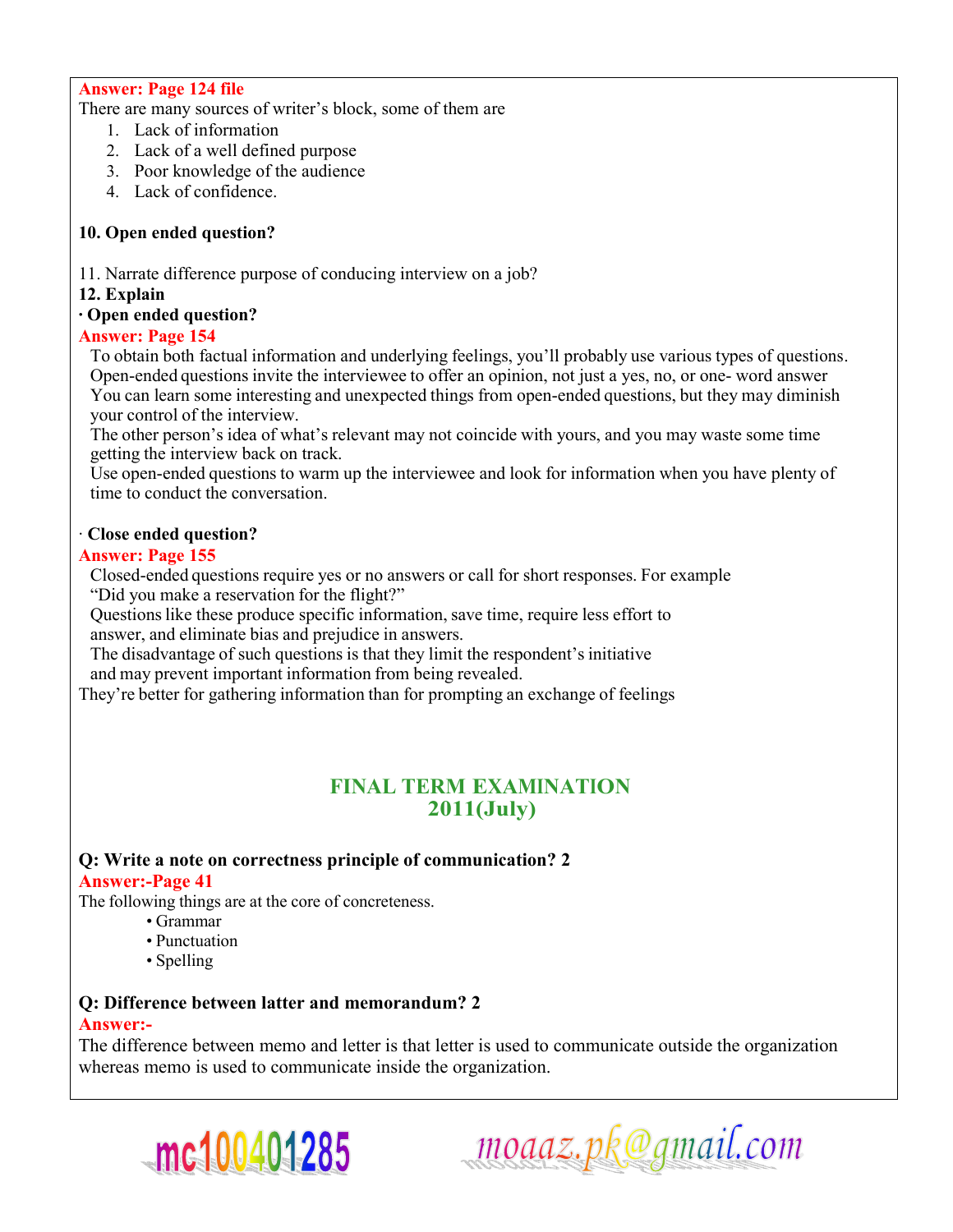# **Q: What are organizational charts? 2**

## **Answer: Page 119**

An organizational chart uses rectangles and lines to represent the arrangement of people and departments in an organization. It reveals the organization's hierarchy, indicating how the smaller units are combined to create larger units. It also indicates who reports to whom and who gives direction to whom.

# **Q: How will you make favorable response to claim and adjustment request? 3**

## **Answer: Page 72**

Don't blame an individual or a specific department, and avoid such lame excuses as "Nobody's perfect" or "Mistakes will happen.'

## **Q: The Rules of Capitalizing Multiple -Words Tittles and proper names? 3 Answer:- Page 146**

1. Capitalize all nouns, pronouns, verbs, adjectives, adverbs, and subordinating conjunctions.

2. Capitalize any word, regardless of the part of speech, if it is the first or last word of the title or subtitle or a proper name or if it follows a punctuation mark indicating a break in the title

## **Q: What problems do we face while using staked modifies and nouns, and how can we over comes then? 3**

# **Answer: Page 130**

Avoid using long strings of modifiers or nouns. These stacked modifiers and nouns can be hard to read and sometimes create ambiguity. Add a few words (especially prepositions and conjunctions) to make the relationships between nouns clear to the reader.

# **Q: How is a diagram created? 3**

## **Answer:-119**

• Decide exactly what you want to show.

• Create an appropriate means to represent your subject with geometric shapes, or perhaps sketches that suggest their appearance.

• Provide the explanations people need in order to understand your diagram as a separate key, in the title or as part of the diagram itself.

# **Q: Difference b/w consideration and courtesy? 5**

# **Answer:-**

The difference between consideration and courtesy is the feeling that goes behind it. Consideration is more compassionate and has more depth because when you are considerate of another persons needs or feelings you care and are concerned about what to do concerning that person. On the other hand, courtesy is mainly because you feel like it's the right thing to do, you don't care as much or you don't have much attachment to why you are doing it.

#### **Q: Difference b/w Table of content and appendix of a report? 5 Answer:-Page123**

The table of contents provides an outline of analysis reports for readers who do not wish to read the entire report or flip through it looking for the section which contains what they are looking for . on the other hand , appendix would include derivations of equations, tables of raw data, sample equations, and so forth. But the only way to be certain that what is placed in the appendix belongs there is to assess it within the context of audience needs

**Q: The Qualities of a good manuscript? 5** 



moaaz.pk@gmail.com